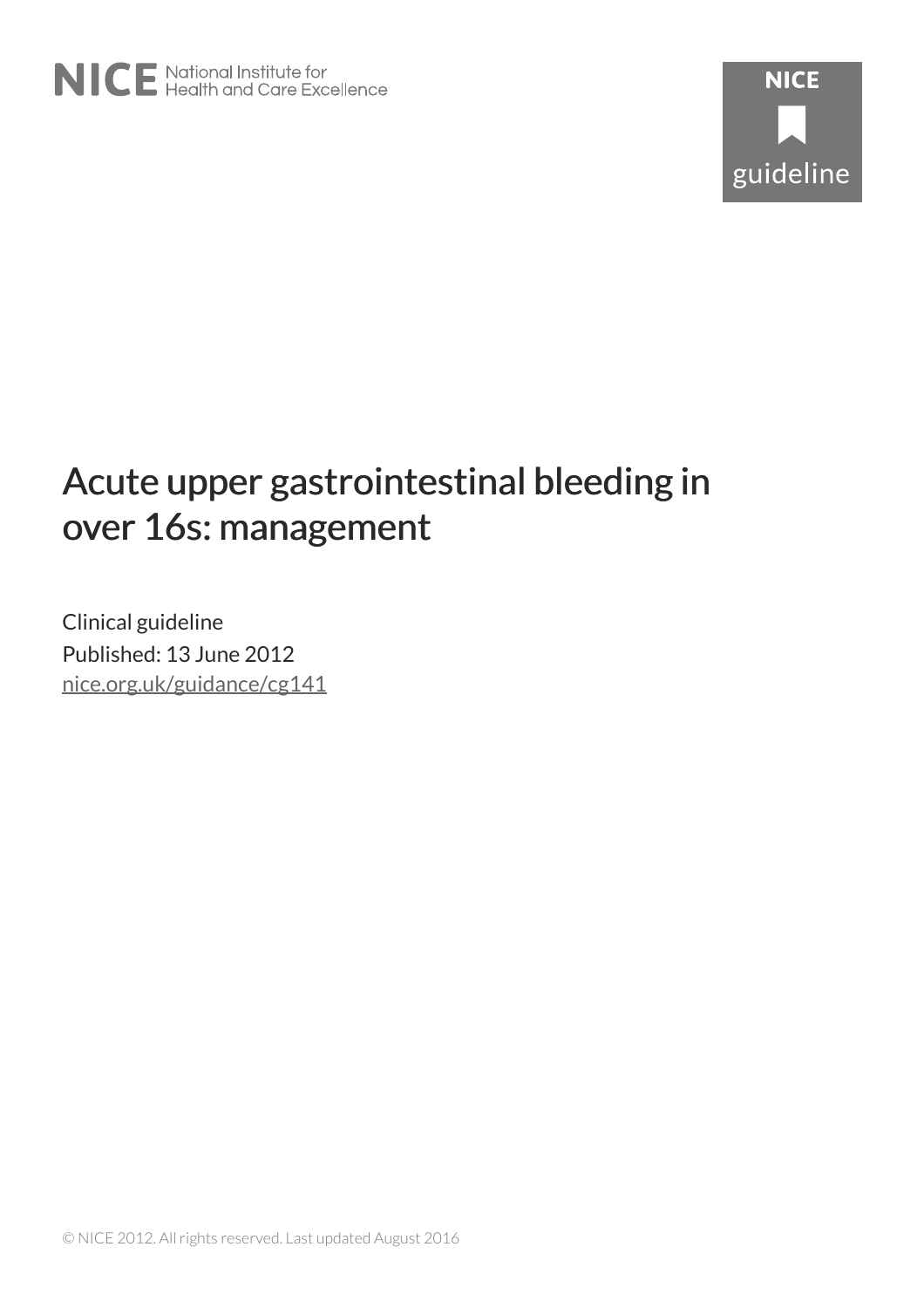# Your responsibility

The recommendations in this guideline represent the view of NICE, arrived at after careful consideration of the evidence available. When exercising their judgement, professionals are expected to take this guideline fully into account, alongside the individual needs, preferences and values of their patients or service users. The application of the recommendations in this guideline are not mandatory and the guideline does not override the responsibility of healthcare professionals to make decisions appropriate to the circumstances of the individual patient, in consultation with the patient and/or their carer or guardian.

Local commissioners and/or providers have a responsibility to enable the guideline to be applied when individual health professionals and their patients or service users wish to use it. They should do so in the context of local and national priorities for funding and developing services, and in light of their duties to have due regard to the need to eliminate unlawful discrimination, to advance equality of opportunity and to reduce health inequalities. Nothing in this guideline should be interpreted in a way that would be inconsistent with compliance with those duties.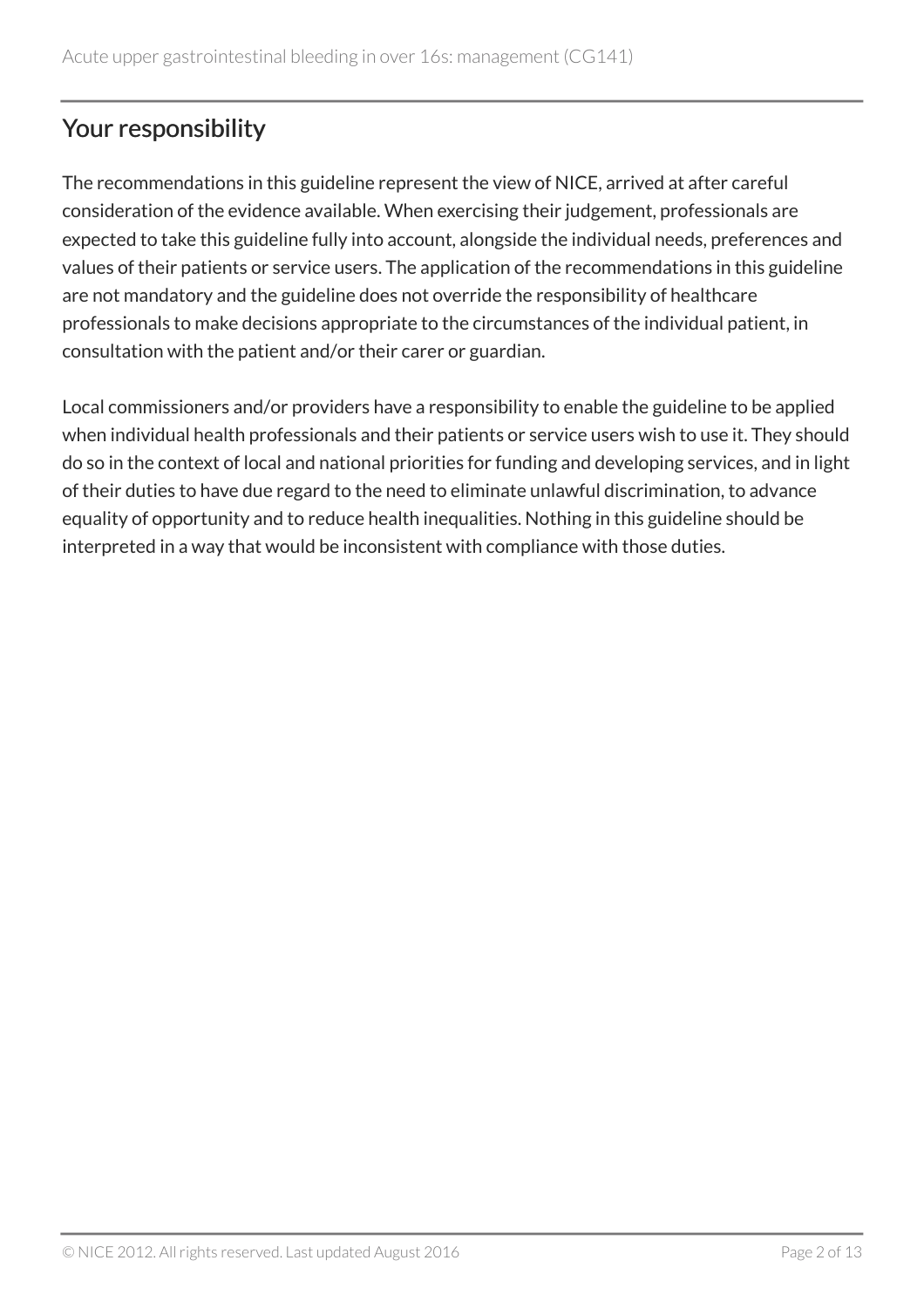# Contents

| 1.6 Control of bleeding and prevention of re-bleeding in patients on NSAIDs, aspirin or clopidogrel  11 |  |
|---------------------------------------------------------------------------------------------------------|--|
|                                                                                                         |  |
|                                                                                                         |  |
|                                                                                                         |  |
|                                                                                                         |  |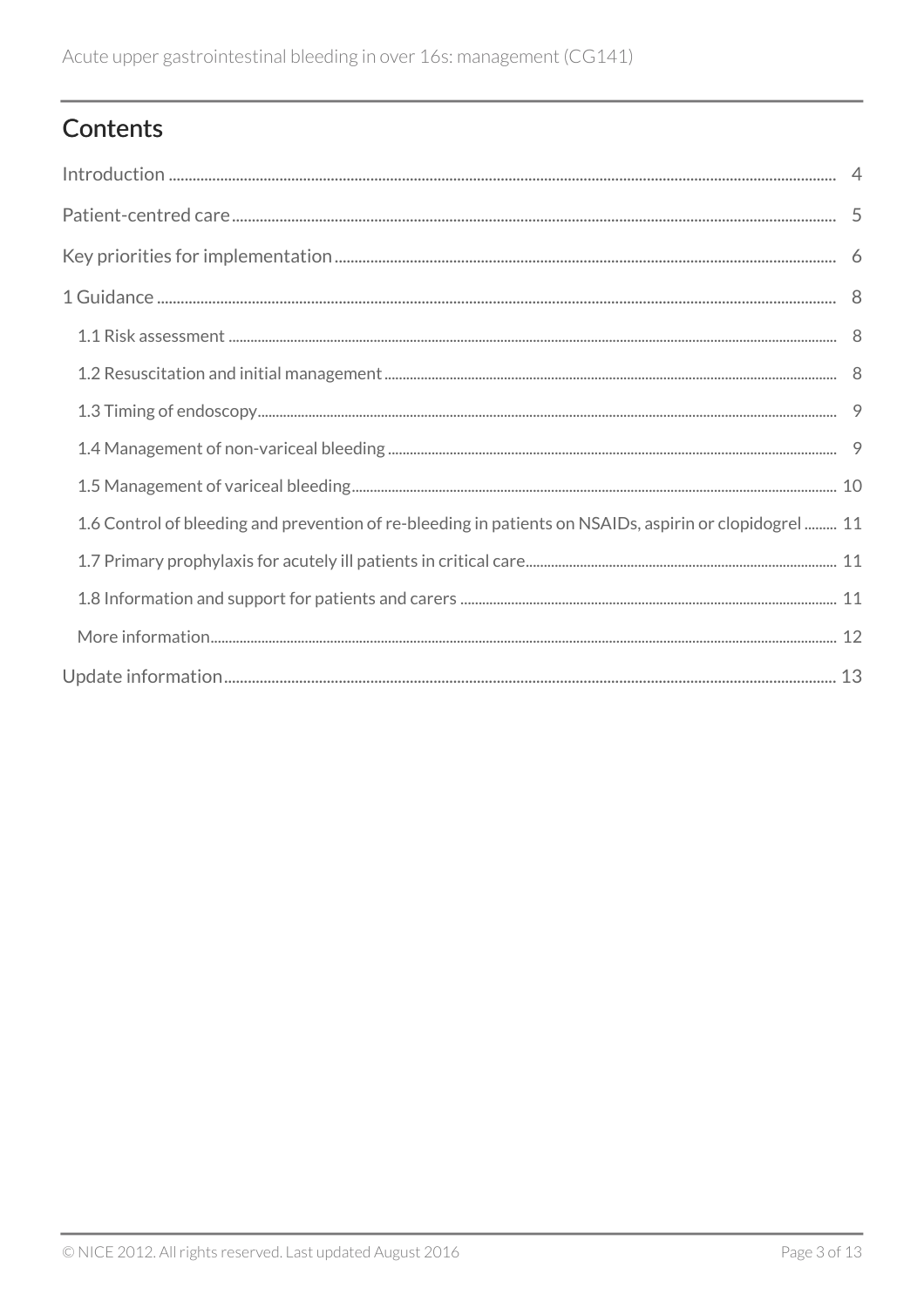This guideline is the basis of QS38.

# <span id="page-3-0"></span>Introduction

Acute upper gastrointestinal bleeding is a common medical emergency that has a 10% hospital mortality rate. Despite changes in management, mortality has not significantly improved over the past 50 years.

Elderly patients and people with chronic medical diseases withstand acute upper gastrointestinal bleeding less well than younger, fitter patients, and have a higher risk of death. Almost all people who develop acute upper gastrointestinal bleeding are treated in hospital and the guideline therefore focuses on hospital care. The most common causes are peptic ulcer and oesophagogastric varices.

Endoscopy is the primary diagnostic investigation in patients with acute upper gastrointestinal bleeding but it has not always been clear whether urgent endoscopy is cost effective as well as clinically valuable. Endoscopy aids diagnosis, yields information that helps predict outcome and most importantly allows treatments to be delivered that can stop bleeding and reduce the risk of re-bleeding.

Drugs may have a complementary role in reducing gastric acid secretion and portal vein pressure. Not every patient responds to endoscopic and drug treatments; emergency surgery and a range of radiological procedures may be needed to control bleeding.

This guideline aims to identify which diagnostic and therapeutic steps are useful in managing acute upper gastrointestinal bleeding. This should enable hospitals to develop a structure in which clinical teams can deliver an optimum service for people who develop this condition.

The guideline will assume that prescribers will use a drug's summary of product characteristics to inform decisions made with individual patients.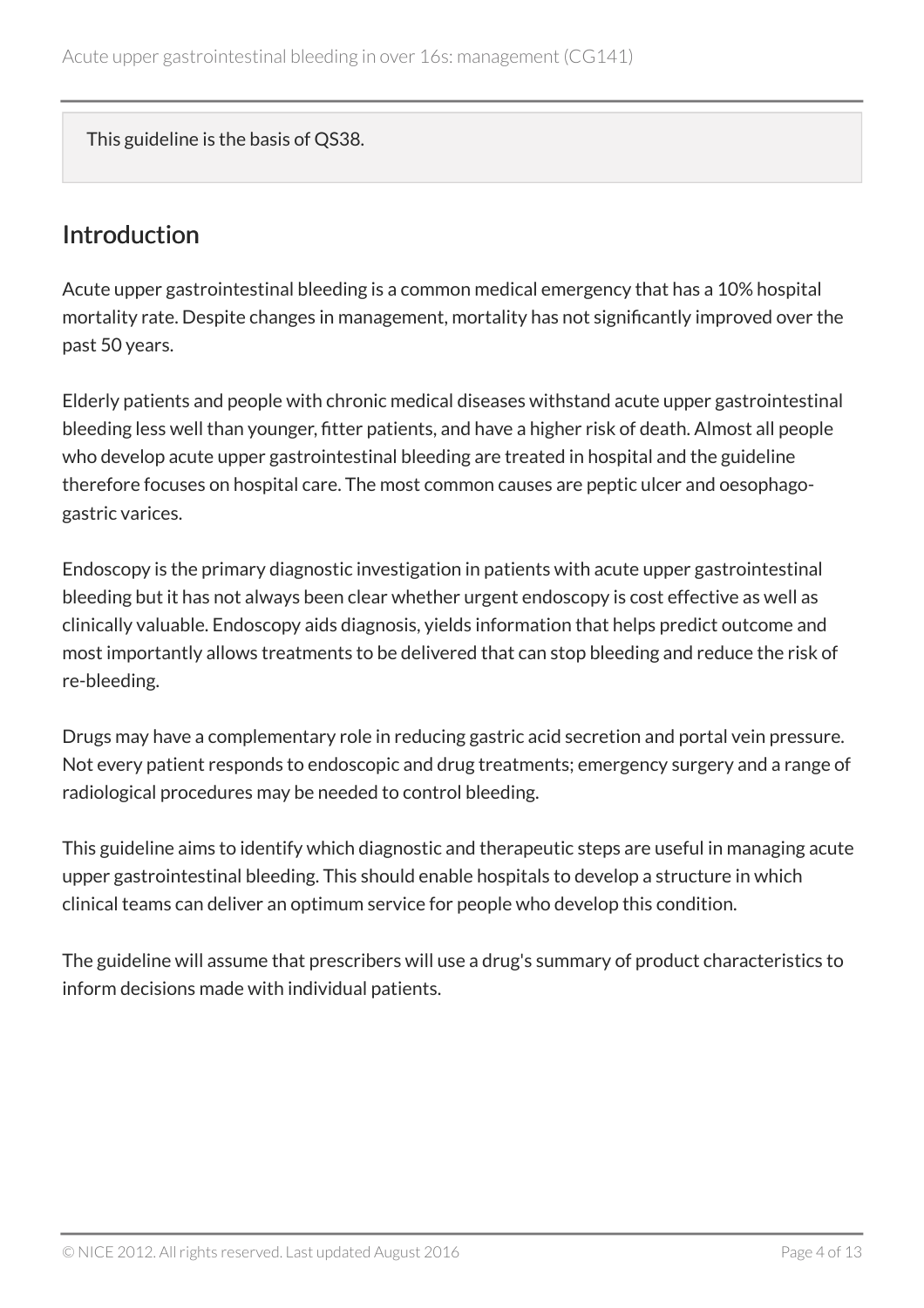# <span id="page-4-0"></span>Patient-centred care

This guideline offers best practice advice on the care of adults and young people aged 16 years and older with acute variceal and non-variceal upper gastrointestinal bleeding.

Treatment and care should take into account patients' needs, preferences and religious beliefs. People with acute upper gastrointestinal bleeding should have the opportunity to make informed decisions about their care and treatment, in partnership with their healthcare professionals. If patients do not have the capacity to make decisions, healthcare professionals should follow the [Department of Health's advice on consent](http://www.dh.gov.uk/en/DH_103643) and the [code of practice that accompanies the Mental](http://www.dh.gov.uk/en/Publicationsandstatistics/Publications/PublicationsPolicyAndGuidance/DH_085476) [Capacity Act.](http://www.dh.gov.uk/en/Publicationsandstatistics/Publications/PublicationsPolicyAndGuidance/DH_085476) In Wales, healthcare professionals should follow [advice on consent from the Welsh](http://www.wales.nhs.uk/consent) [Government](http://www.wales.nhs.uk/consent). In taking account of patients' religious beliefs in the context of blood transfusion, healthcare professionals should follow the [advice from UK Blood Transfusion and Tissue](http://www.transfusionguidelines.org.uk/index.aspx) [Transplantation Services.](http://www.transfusionguidelines.org.uk/index.aspx)

Good communication between healthcare professionals and patients is essential. It should be supported by evidence-based written information tailored to the patient's needs. Treatment and care, and the information patients are given about it, should be culturally appropriate. It should also be accessible to people with additional needs such as physical, sensory or learning disabilities, and to people who do not speak or read English.

If the patient agrees, families and carers should have the opportunity to be involved in decisions about treatment and care.

Families and carers should also be given the information and support they need.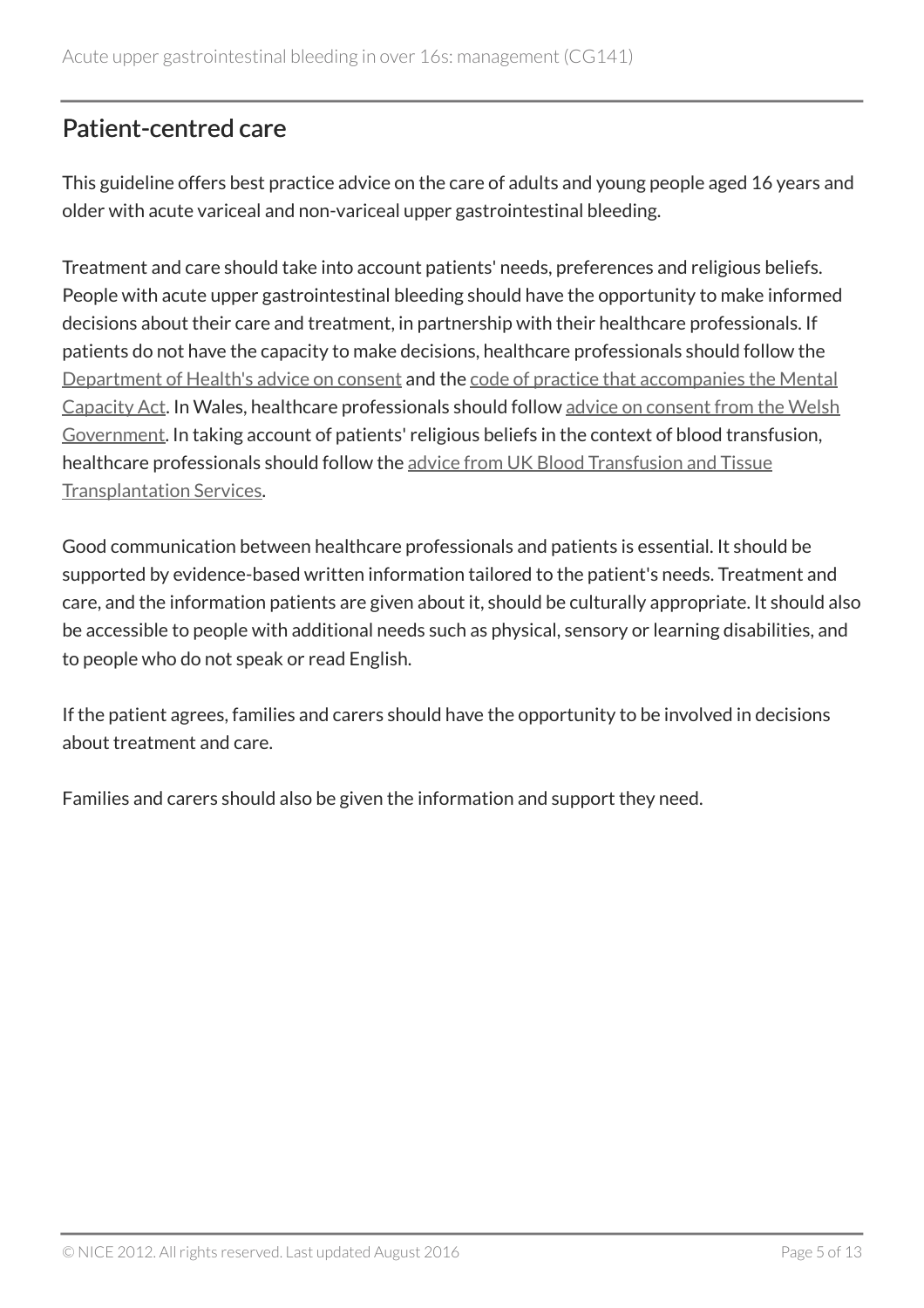# <span id="page-5-0"></span>Key priorities for implementation

The following recommendations have been identified as priorities for implementation.

#### Risk assessment

- Use the following formal risk assessment scores for all patients with acute upper gastrointestinal bleeding:
	- the Blatchford score at first assessment, and
	- the full Rockall score after endoscopy.

#### Timing of endoscopy

- Offer endoscopy to unstable patients with severe acute upper gastrointestinal bleeding immediately after resuscitation.
- Offer endoscopy within 24 hours of admission to all other patients with upper gastrointestinal bleeding.
- Units seeing more than 330 cases a year should offer daily endoscopy lists. Units seeing fewer than 330 cases a year should arrange their service according to local circumstances.

#### Management of non-variceal bleeding

- Do not use adrenaline as monotherapy for the endoscopic treatment of non-variceal upper gastrointestinal bleeding.
- For the endoscopic treatment of non-variceal upper gastrointestinal bleeding, use one of the following:
	- a mechanical method (for example, clips) with or without adrenaline
	- thermal coagulation with adrenaline
	- fibrin or thrombin with adrenaline.
- Offer interventional radiology to unstable patients who re-bleed after endoscopic treatment. Refer urgently for surgery if interventional radiology is not promptly available.

#### Management of variceal bleeding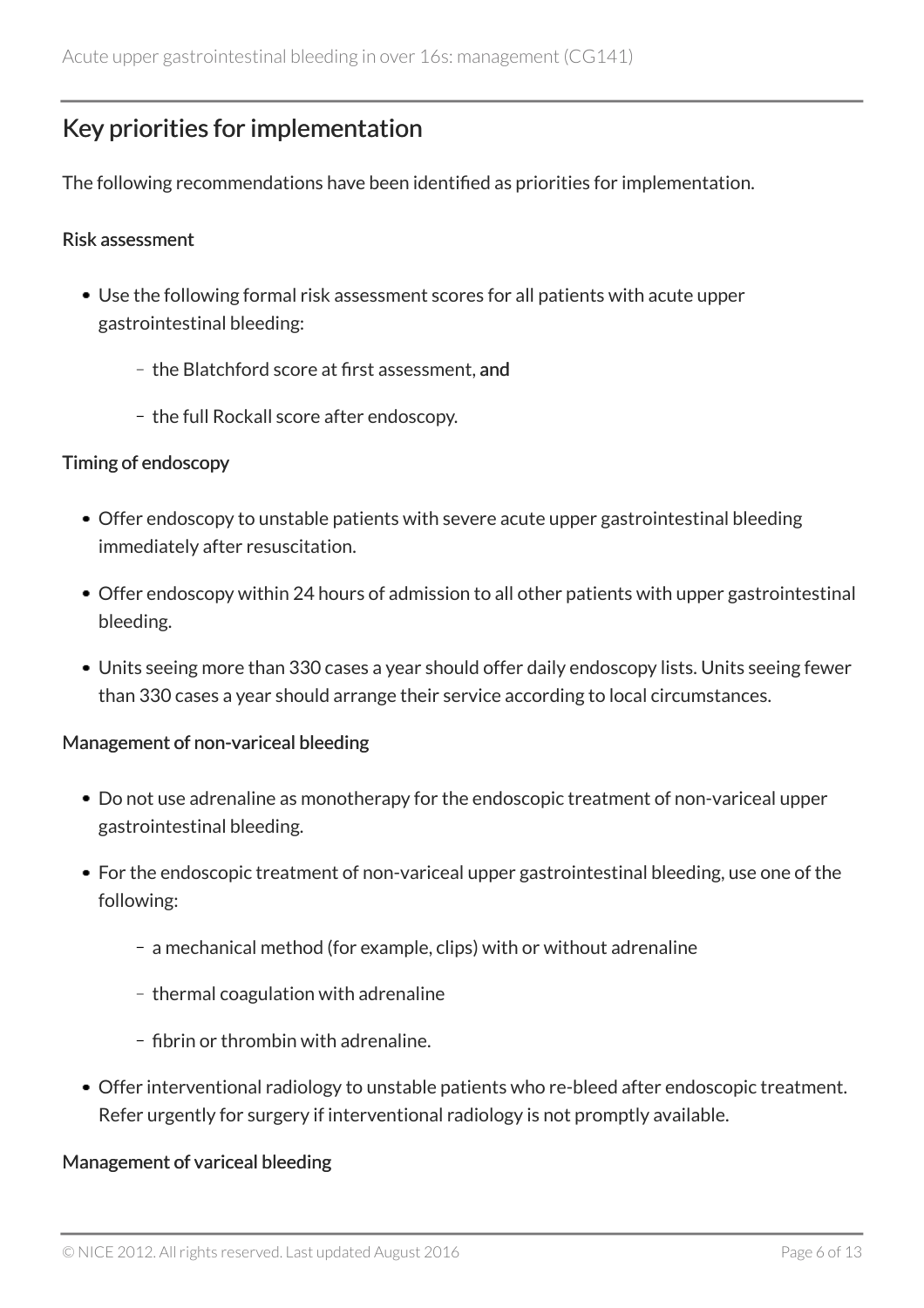- Offer prophylactic antibiotic therapy at presentation to patients with suspected or confirmed variceal bleeding.
- Consider transjugular intrahepatic portosystemic shunts (TIPS) if bleeding from oesophageal varices is not controlled by band ligation.

#### Control of bleeding and prevention of re-bleeding in patients on NSAIDs, aspirin or clopidogrel

Continue low-dose aspirin for secondary prevention of vascular events in patients with upper gastrointestinal bleeding in whom haemostasis has been achieved.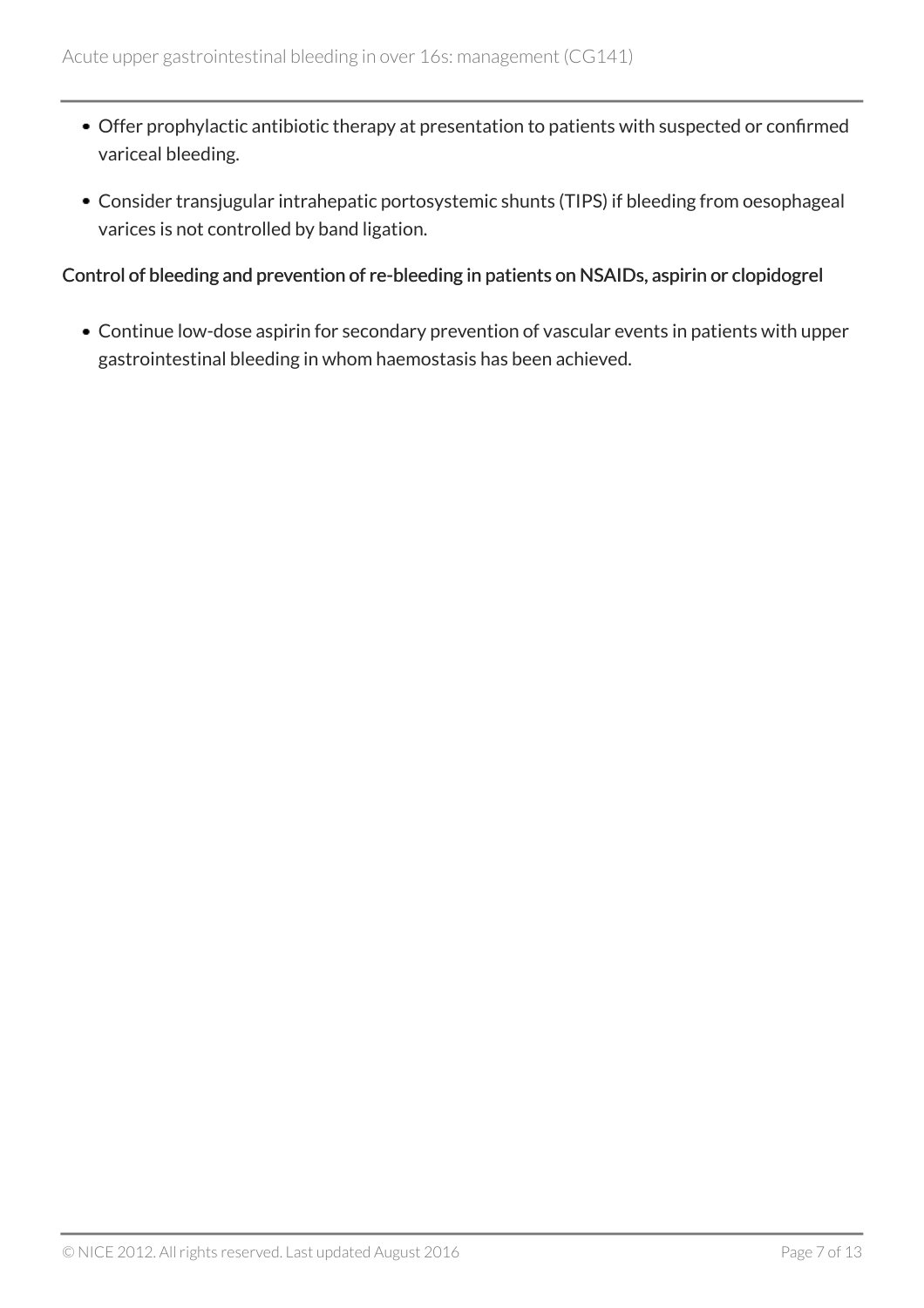## <span id="page-7-0"></span>1 Guidance

The following guidance is based on the best available evidence. The [full guideline](http://www.nice.org.uk/guidance/cg141/evidence) gives details of the methods and the evidence used to develop the guidance.

## <span id="page-7-1"></span>*1.1 Risk assessment*

- 1.1.1 Use the following formal risk assessment scores for all patients with acute upper gastrointestinal bleeding:
	- the Blatchford score at first assessment, and
	- the full Rockall score after endoscopy.
- 1.1.2 Consider early discharge for patients with a pre-endoscopy Blatchford score of 0.
- <span id="page-7-2"></span>*1.2 Resuscitation and initial management*
- 1.2.1 Transfuse patients with massive bleeding with blood, platelets and clotting factors in line with local protocols for managing massive bleeding.
- 1.2.2 Base decisions on blood transfusion on the full clinical picture, recognising that over-transfusion may be as damaging as under-transfusion.
- 1.2.3 Do not offer platelet transfusion to patients who are not actively bleeding and are haemodynamically stable.
- 1.2.4 Offer platelet transfusion to patients who are actively bleeding and have a platelet count of less than 50 x  $10^{\circ}$ /litre.
	- Offer fresh frozen plasma to patients who are actively bleeding and have a prothrombin time (or international normalised ratio) or activated partial thromboplastin time greater than 1.5 times normal. If a patient's fibrinogen level remains less than 1.5 g/litre despite fresh frozen plasma use, offer cryoprecipitate as well.
- 1.2.5 Offer prothrombin complex concentrate to patients who are taking warfarin and actively bleeding.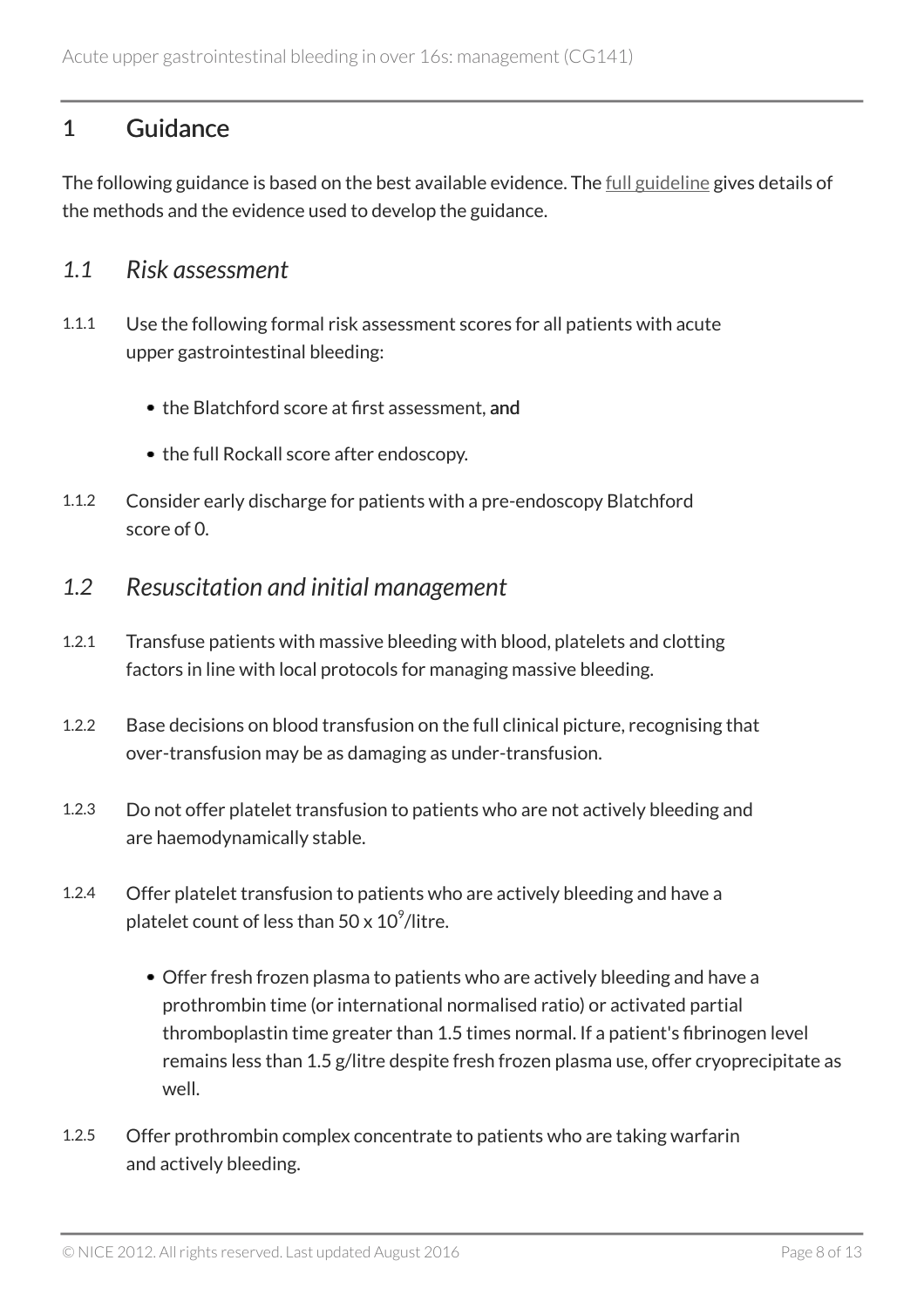- 1.2.6 Treat patients who are taking warfarin and whose upper gastrointestinal bleeding has stopped in line with local warfarin protocols.
- 1.2.7 Do not use recombinant factor Vlla except when all other methods have failed.

## <span id="page-8-0"></span>*1.3 Timing of endoscopy*

- 1.3.1 Offer endoscopy to unstable patients with severe acute upper gastrointestinal bleeding immediately after resuscitation.
- 1.3.2 Offer endoscopy within 24 hours of admission to all other patients with upper gastrointestinal bleeding.
- 1.3.3 Units seeing more than 330 cases a year should offer daily endoscopy lists. Units seeing fewer than 330 cases a year should arrange their service according to local circumstances.

## <span id="page-8-1"></span>*1.4 Management of non-variceal bleeding*

#### Endoscopic treatment

- 1.4.1 Do not use adrenaline as monotherapy for the endoscopic treatment of nonvariceal upper gastrointestinal bleeding.
- 1.4.2 For the endoscopic treatment of non-variceal upper gastrointestinal bleeding, use one of the following:
	- a mechanical method (for example, clips) with or without adrenaline
	- thermal coagulation with adrenaline
	- fibrin or thrombin with adrenaline.

#### Proton pump inhibitors

1.4.3 Do not offer acid-suppression drugs (proton pump inhibitors or  $H_2$ -receptor antagonists) before endoscopy to patients with suspected non-variceal upper gastrointestinal bleeding.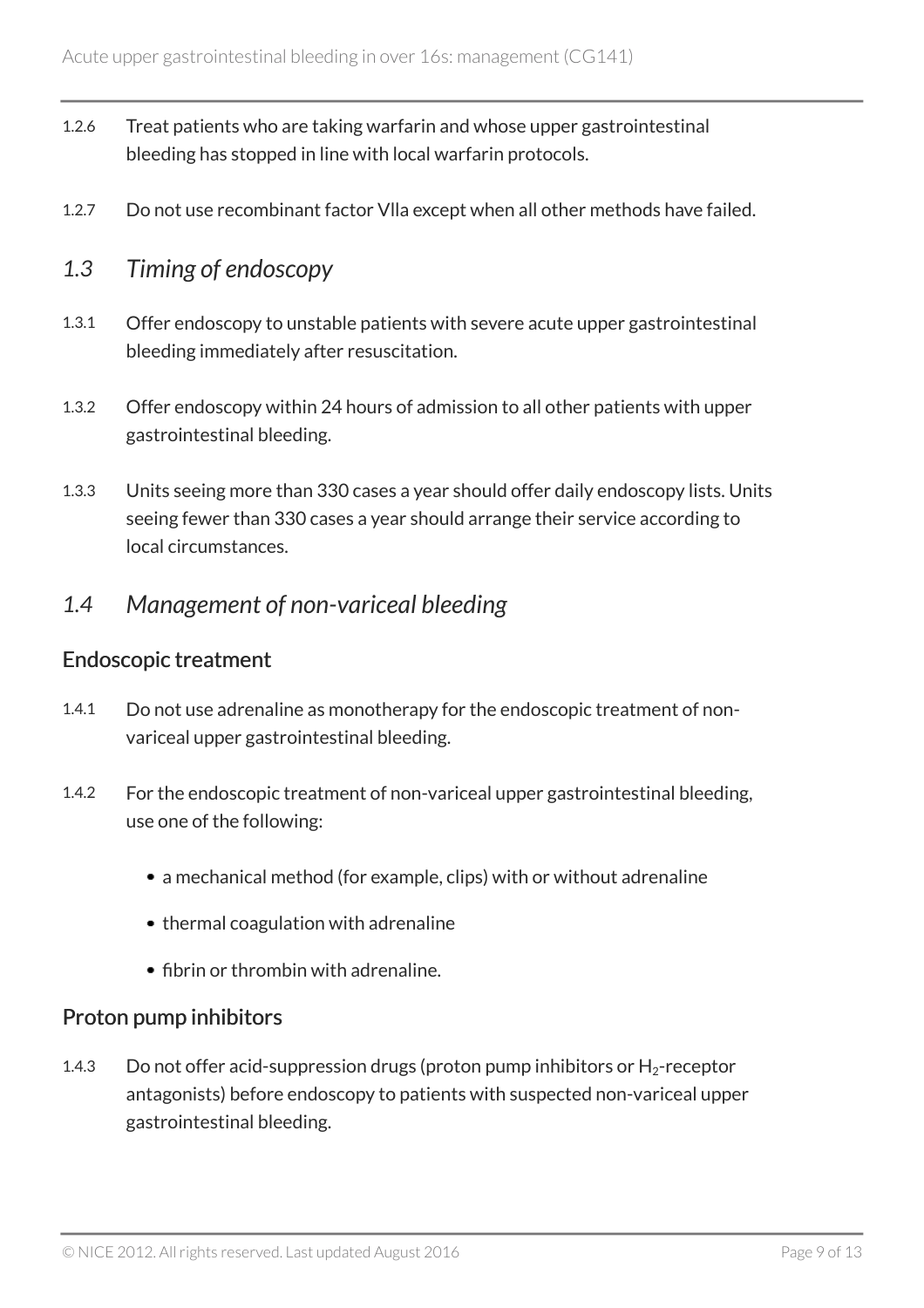1.4.4 Offer proton pump inhibitors to patients with non-variceal upper gastrointestinal bleeding and stigmata of recent haemorrhage shown at endoscopy.

## Treatment after first or failed endoscopic treatment

- 1.4.5 Consider a repeat endoscopy, with treatment as appropriate, for all patients at high risk of re-bleeding, particularly if there is doubt about adequate haemostasis at the first endoscopy.
- 1.4.6 Offer a repeat endoscopy to patients who re-bleed with a view to further endoscopic treatment or emergency surgery.
- 1.4.7 Offer interventional radiology to unstable patients who re-bleed after endoscopic treatment. Refer urgently for surgery if interventional radiology is not promptly available.

## <span id="page-9-0"></span>*1.5 Management of variceal bleeding*

- <span id="page-9-1"></span>1.5.1 Offer terlipressin to patients with suspected variceal bleeding at presentation. Stop treatment after definitive haemostasis has been achieved, or after 5 days, unless there is another indication for its use $^{\left[ 1\right] }$  $^{\left[ 1\right] }$  $^{\left[ 1\right] }$  .
- 1.5.2 Offer prophylactic antibiotic therapy at presentation to patients with suspected or confirmed variceal bleeding.

## Oesophageal varices

- 1.5.3 Use band ligation in patients with upper gastrointestinal bleeding from oesophageal varices.
- 1.5.4 Consider transjugular intrahepatic portosystemic shunts (TIPS) if bleeding from oesophageal varices is not controlled by band ligation.

## Gastric varices

1.5.5 Offer endoscopic injection of *N*-butyl-2-cyanoacrylate to patients with upper gastrointestinal bleeding from gastric varices.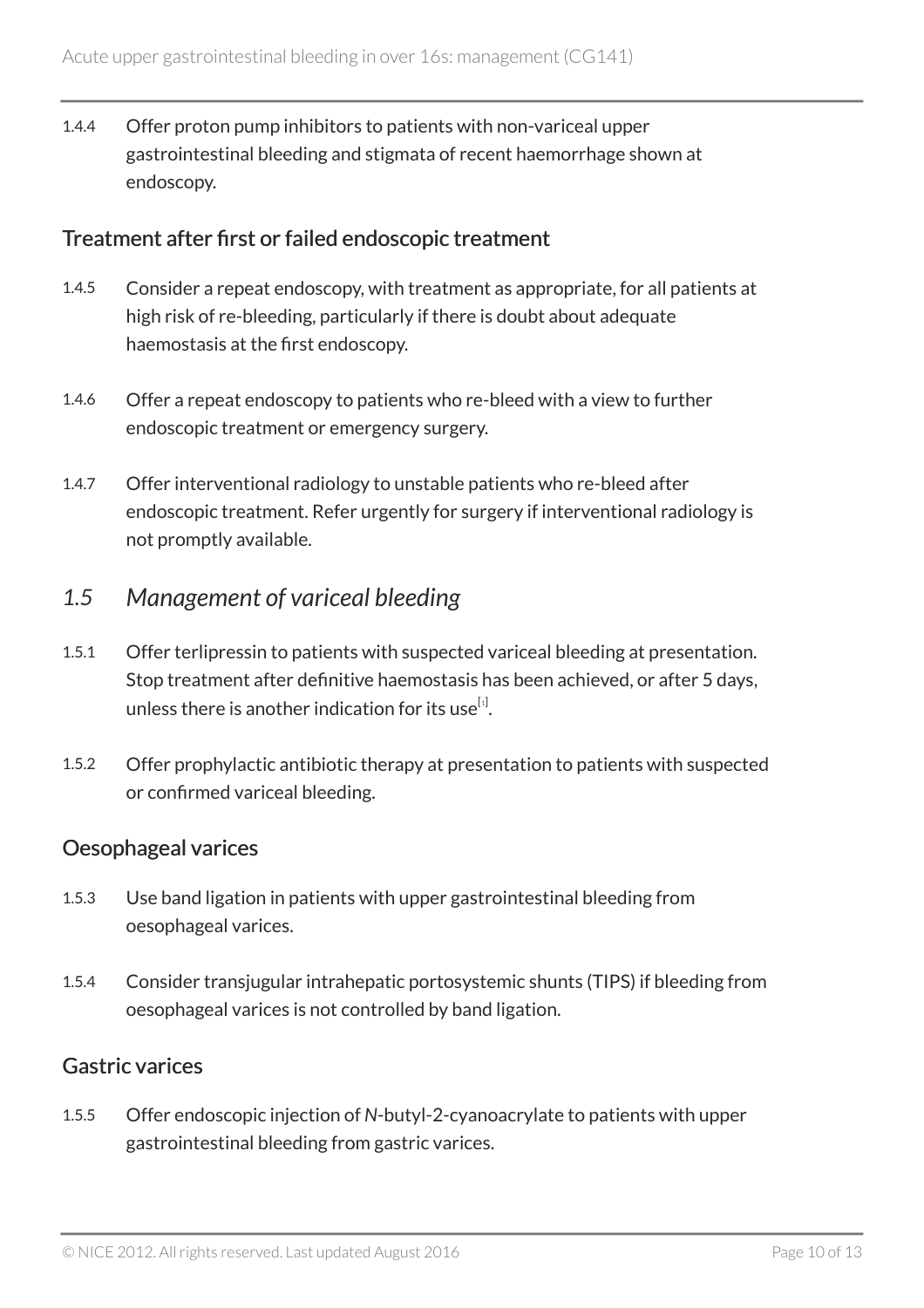1.5.6 Offer TIPS if bleeding from gastric varices is not controlled by endoscopic injection of *N*-butyl-2-cyanoacrylate.

# <span id="page-10-0"></span>*1.6 Control of bleeding and prevention of re-bleeding in patients on NSAIDs, aspirin or clopidogrel*

- 1.6.1 Continue low-dose aspirin for secondary prevention of vascular events in patients with upper gastrointestinal bleeding in whom haemostasis has been achieved.
- 1.6.2 Stop other non-steroidal anti-inflammatory drugs (including cyclooxygenase-2 [COX-2] inhibitors) during the acute phase in patients presenting with upper gastrointestinal bleeding.
- 1.6.3 Discuss the risks and benefits of continuing clopidogrel (or any other thienopyridine antiplatelet agents) in patients with upper gastrointestinal bleeding with the appropriate specialist (for example, a cardiologist or a stroke specialist) and with the patient.

## <span id="page-10-1"></span>*1.7 Primary prophylaxis for acutely ill patients in critical care*

- 1.7.1 Offer acid-suppression therapy  $(H_2$ -receptor antagonists or proton pump inhibitors) for primary prevention of upper gastrointestinal bleeding in acutely ill patients admitted to critical care. If possible, use the oral form of the drug.  $[2]$  $[2]$  $[2]$
- <span id="page-10-3"></span>1.7.2 Review the ongoing need for acid-suppression drugs for primary prevention of upper gastrointestinal bleeding in acutely ill patients when they recover or are discharged from critical care.

## <span id="page-10-2"></span>*1.8 Information and support for patients and carers*

- 1.8.1 Establish good communication between clinical staff and patients and their family and carers at the time of presentation, throughout their time in hospital and following discharge. This should include:
	- giving verbal information that is recorded in medical records
	- different members of clinical teams providing consistent information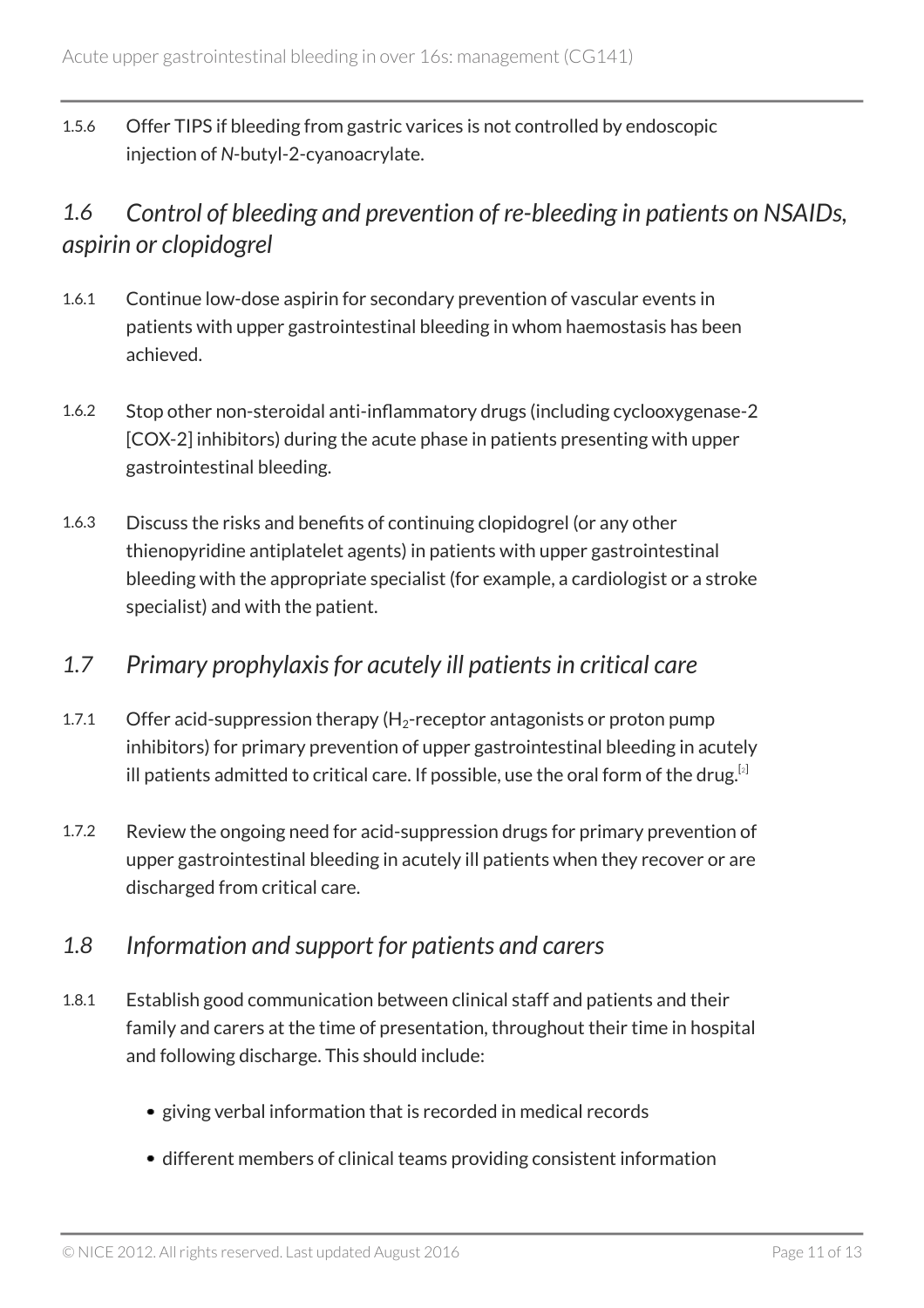- providing written information where appropriate
- ensuring patients and their families and carers receive consistent information.

## <span id="page-11-0"></span>*More information*

You can also see this guideline in the NICE pathway on [Acute upper gastrointestinal bleeding](https://pathways.nice.org.uk/pathways/acute-upper-gastrointestinal-bleeding). To find out what NICE has said on topics related to this guideline, see our web page on [Digestive tract conditions](https://www.nice.org.uk/guidance/conditions-and-diseases/digestive-tract-conditions).

See also the guideline committee's discussion and the evidence reviews (in the [full guideline\)](http://www.nice.org.uk/Guidance/cg141/evidence), and information about [how the guideline was developed](http://www.nice.org.uk/Guidance/cg141/documents), including details of the committee.

<span id="page-11-2"></span> $[2]$  $[2]$  $[2]$ As of August 2016, only the H2-receptor antagonists ranitidine and cimetidine are licensed for prophylaxis of gastrointestinal bleeding in acutely ill patients. The proton pump inhibitors omeprazole, esomeprazole, lansoprazole, pantoprazole and rabeprazole are not licensed for prophylaxis of gastrointestinal bleeding in acutely ill patients. The use of proton pump inhibitors or H2-receptor antagonists other than ranitidine and cimetidine for this indication would be off label.

<span id="page-11-1"></span> $\overline{^{[1]}}$  $\overline{^{[1]}}$  $\overline{^{[1]}}$ At the time of publication (June 2012), terlipressin was indicated for the treatment of bleeding from oesophageal varices, with a maximum duration of treatment of 72 hours (3 days). Prescribers should consult the relevant summary of product characteristics. Informed consent for off-label use of terlipressin should be obtained and documented.